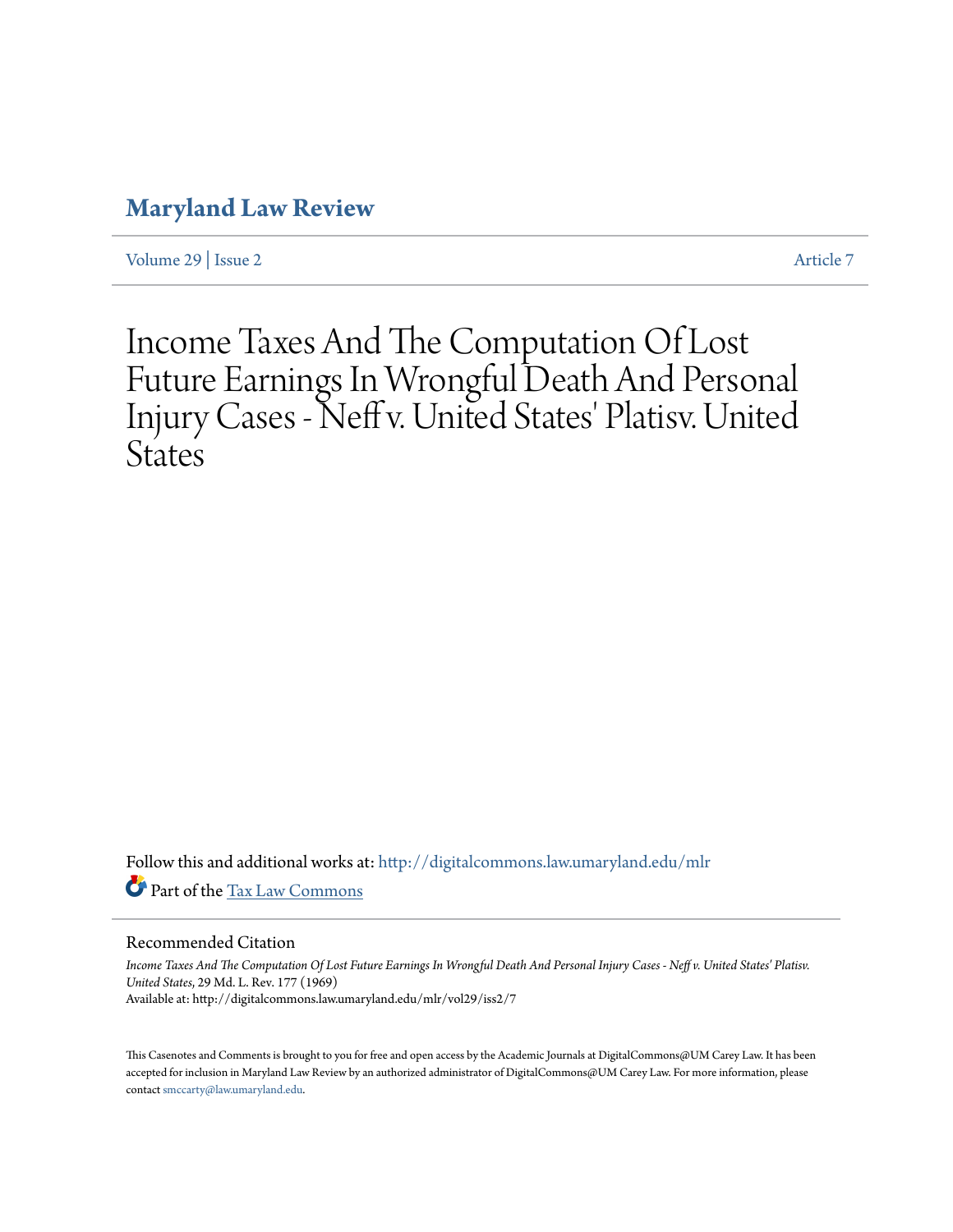# **Income Taxes And The Computation Of Lost Future Earnings In Wrongful Death And Personal Injury Cases**

# *Neff v. United States'*

*Platis v. United States2*

Historically, damages recovered in personal injury and wrongful death actions have been highly variable, even in cases with strikingly similar facts. Variance which is the product of a jury's discretionary power is a tolerable component of our judicial system, but variance which is the product of divergent judicial reasoning must be critically examined. Two recent federal district court cases illustrate such an inconsistent judicial approach in the computation of lost future earnings in wrongful death and personal injury cases. *Platis v. United States'* involved a suit under the Federal Tort Claims Act, requiring the application of the Utah wrongful death statute<sup>4</sup> in the computation of compensatory damages. The decedent had a life expectancy of 31.6 years at the time of his death. He had earned \$7,614 as a cost accountant in the year before his death; he was survived by a wife and ten year old child. The court's final decree awarded \$295,000 to the plaintiffs: \$220,000 to the widow and \$75,000 to the child. In *Neff v. United States,'* also brought under the Federal Tort Claims Act, damages were based on the New York wrongful death statute,<sup>6</sup> which is similar to that of Utah, and the facts seemed to auger well for a larger recovery than in *Platis.* The decedent had a life expectancy of forty years at the time of his death. Furthermore, his gross earnings the year before his death amounted to \$10,000, and, as an airline pilot, he had the probability of a much higher income in the future. He was

- 1. 282 F. Supp. 910 (D.D.C. 1968). 2. 288 F. Supp. 254 (D. Utah 1968).
- *3. Id.*
- 
- 
- 4. UTAH CODE ANN. § 78–11-7 (1953).<br>5. 282 F. Supp. 910 (D.D.C. 1968).<br>6. N.Y. Decep. Est. Law §§ 130, 132 (McKinney 1949)
-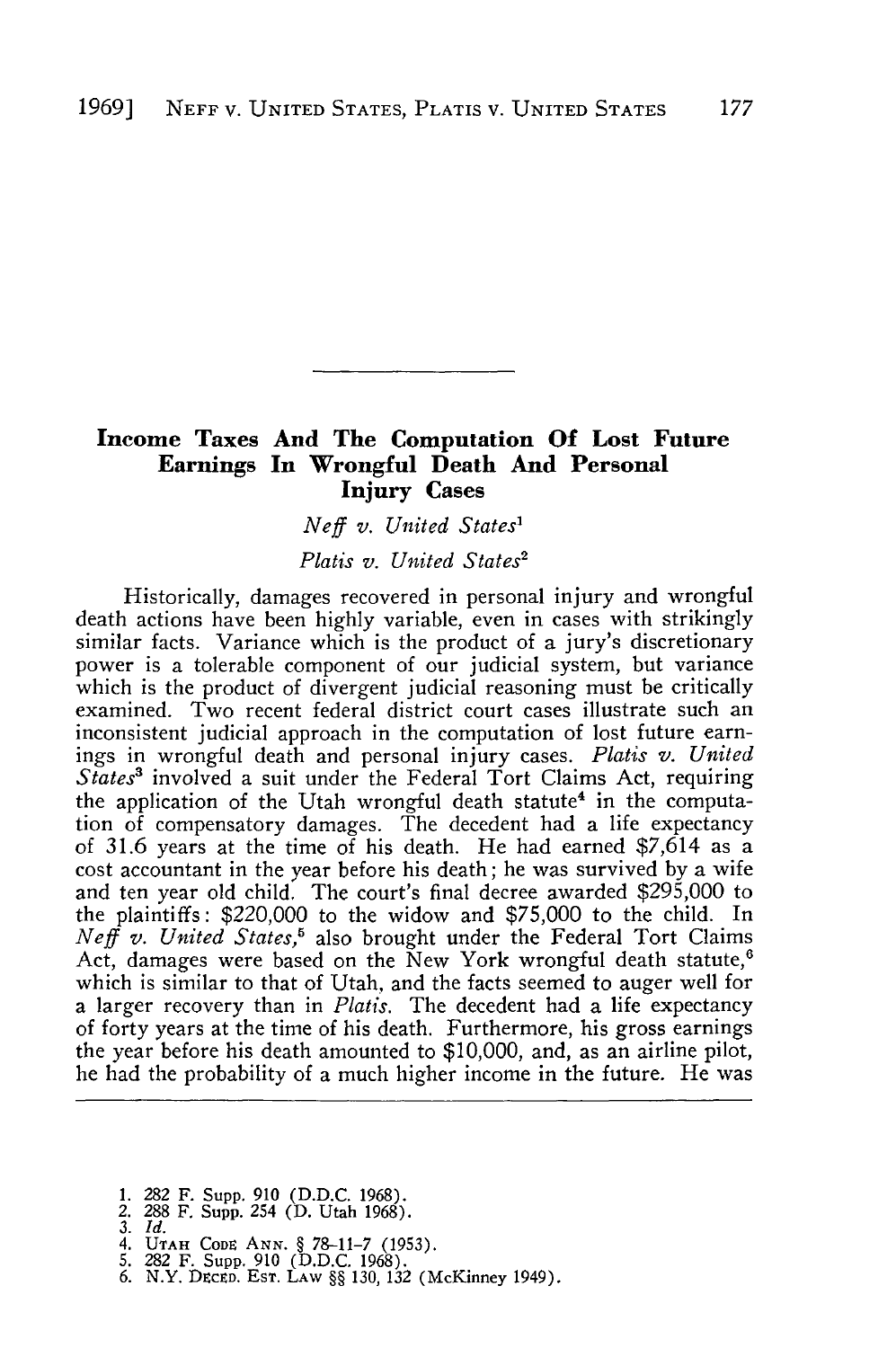survived **by** a wife and five children, ages four to ten. The final award was \$334,149.21 : \$94,339.21 for the widow and **\$239,750** to be divided among the five children.

The disparity in the sums awarded in these two cases is apparent: the individual beneficiaries of the decedent with the longer life expectancy and the brighter financial future recovered substantially smaller amounts. The principal reason for this result is found in the different methods used **by** the two courts to compute damages based on lost future earnings. *Platis* based its calculation of this element of damages on the decedent's *gross* earnings. In contrast, *Neff* used the decedent's *net* earnings, arrived at **by** deducting an amount representing the decedent's prospective federal income tax liability.

#### THE ROOT OF **THE** PROBLEM: SECTION 104(a)(2) OF **THE INTERNAL REVENUE CODE**

Over the years there has been considerable controversy over the question of whether damages recovered in various legal actions are taxable as income to the recipient.<sup>7</sup> Although "damages received . . . taxable as meeting to the recipient.<sup>7</sup> Although "are excluded from federal" on account of personal injuries or sickness" are excluded from federal gross income by Section  $104(a)(2)$  of the Internal Revenue Code,<sup>8</sup> judicial decisions on damages in other related actions have depended on an interpretation of the basic concept of income.<sup>9</sup> The distinction generally followed is that damages which merely compensate for what can be termed a loss of capital are not taxable, whereas all other types of damages fall within the plaintiff's taxable income.<sup>10</sup> This was the rationale used to justify the statutory exclusion afforded personal injury damages in Section  $104(a)(2)$ : "Damages paid for personal injuries are excluded from gross income because they make the taxpayer whole from a previous loss of personal rights - because, in effect, they restore a loss to capital."<sup>11</sup>

Damages recovered under state wrongful death statutes have always been excluded from federal income taxation.<sup>12</sup> Early decisions were based on the general concept of income rather than on any specific

*9. See* Knickerbocker, *The Income Tax Treatment of Damages: A Study in the Difficulties of the Income Concept, 47* CORN. L.Q. 429 (1962).

12. Rev. Rul. 19, 1954-1 CuM. **BULL.** 179.

*<sup>7.</sup> See* Rev. Rul. 19, 1954-1 Cum. **BULL.** 179; McWeeney v. New York, N.H., & Hart. R.R., 282 F.2d 34, 39 (2d Cir.), *cert. denied,* 364 U.S. 870 (1960) **;** Comment, *The Taxability of Recoveries in Personal Injury Cases,* 39 MARQ. L. Rsv. 56 (1955). *See generally* Knickerbocker, *The Income Tax Treatment of Damages: A Study in the DiffiLculties of the Income Concept,* 47 CORN. **L.Q.** 429 **(1962).**

<sup>8.</sup> **INT.** Riv. **CODE** of 1954, § 104(a) (2). This section was originally enacted in 1918.

<sup>10.</sup> In Commissioner v. Glenshaw Glass Co., 348 U.S. 426 (1955), the Supreme Court held that punitive damages in anti-trust and fraud actions were income because, unlike damages for personal injuries, they could not be view lost capital.

<sup>11.</sup> Starrels v. Commissioner, 304 F.2d 574, 576 (9th Cir. 1962). But damages for wrongful death and personal injury seem to go beyond a strict "loss to capital" concept when they begin to compensate for loss of future earnings, which could be viewed as future profits as well as capital.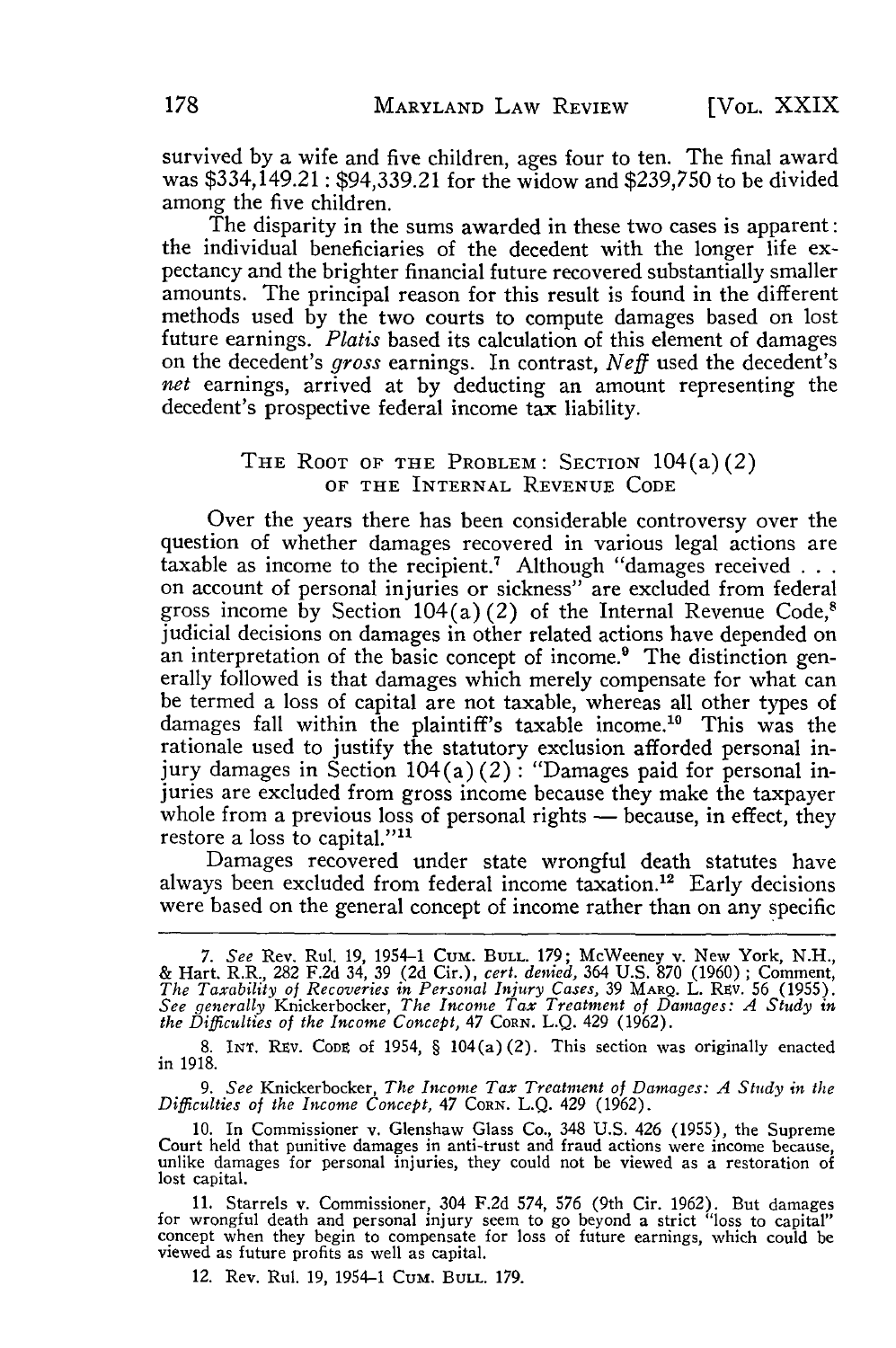statutory exclusion.<sup>13</sup> However, recent cases have based the exemption on Section  $104(a)(2)$ .<sup>14</sup> This development finds support in the expansion which the federal income tax Regulations have given to Section  $104(a)(2)$ : "The term 'damages . . .' means an amount received **...** through prosecution of a legal suit or action based upon tort or tort type rights. . . **.""** In addition, many states by statute exclude "tort-type" damage recoveries from state income taxation.'6

Defense attorneys, in an attempt to utilize the exclusion of wrong- ful death and personal injury damages from "income" as a means of reducing their clients' liability, have advanced a persuasive argument. Since the recipient of "tort-type" damages will not have to pay federal income taxes on the award, in order to avoid over-compensation of the plaintiff, the loss of future earnings element of the award should be based on the plaintiff's or decedent's future *net* earnings after taxes, not on his potential gross earnings.<sup>17</sup> *Neff* accepts this argument, while *Platis* and the majority of American courts reject it.<sup>19</sup>

## THE BARRIER OF "SPECULATIVENESS": THE LEGACY OF *Stokes v. United States*

Compensation for loss of future earnings is a recognized element of damages in both personal injury and wrongful death actions. In a personal injury action, the plaintiff is allowed to recover, *inter alia,* the wages he would have earned but for the injury.<sup>20</sup> Death actions provide similar compensation, although the details vary from state to

13. I.T. 2420, VII-2 CUM. BULL. 123 (1928). See generally Knickerbocker, The Income Tax Treatment of Damages: A Study in the Difficulties of the Income Concept, 47 CORN. L.Q. 429 (1962).

14. *E.g.,* Brooks v. United States, 273 F. Supp. 619 (D.S.C. 1967) ; Anderson v. United Airlines, Inc., 183 F. Supp. 97 (S.D. Cal. 1960).

15. Treas. Reg. § 1.104-1(c) (1956).

16. *E.g.,* **CAL.** Rtv. & TAX. **CODs** § 17138(a) (2) (West Supp. 1969) ; MD. **ANN.** CODE art. 81, § 280(a) (Supp. 1968) (net taxable income is adjusted gross income<br>of individual under federal law); N.Y. TAX LAW § 359(2)(e) (McKinney 1966);<br>PA. STAT. ANN. tit. 72, § 3402–303(B)(5) (Purdon 1964).

17. A collateral, yet distinct argument is often made in these cases. The defense will often request that a general instruction be made to the jury informing them that the award they will reach is not taxable. *E.g.,* Dempsey v. Thompson, 363 Mo. 339, 251 S.W.2d 42 (1952). Some cases merely involve a comment of defense counsel to that effect made before the jury. *E.g.,* Hall v. Chicago & N.W. Ry., 5 Ill. 2d 135, 125 N.E.2d 77 (1955). In either situation the purpose is to prevent the jury from arbitrarily increasing the award in the mistaken belief that the plaintiff will have to pay taxes on it. Most cases have held that neither the instruction nor the comment is proper. *See, e.g.*, Prudential Ins. Co. of America v. Wilkerson, 327 F.2d 997 (5th<br>Cir. 1964) (personal injury); New York Cent. R.R. v. Delich, 252 F.2d 997 (5th<br>Cir. 1958) (wrongful death); Hall v. Chicago & N.W. Ry., Ohio App. 87, 144 N.E.2d 483 (1956) (wrongful death). Contra, Dempsey v.<br>Thompson, 363 Mo. 339, 251 S.W.2d 42 (1952) (personal injury). See generally<br>Annot, 63 A.L.R.2d 1393 (1959); Nordstrom, Income Taxes and Personal Inj

18. 282 F. Supp. at 924.

19. 288 F. Supp. at 278. *See* Annot., 63 A.L.R.2d 1393 (1959).

20. *See* Rhone v. Fisher, 224 Md. 223, 167 A.2d *773* (1961) ; Dempsey v. Thompson, 363 Mo. 339, 251 S.W.2d 42 (1952) ; RtSTATEMNT OF TORTS §§ 906, 910, 924 (1939) ; Nordstrom, *Income Taxes and Personal Injury Awards,* 19 OHIO ST. L.J. *212,* 216 (1958).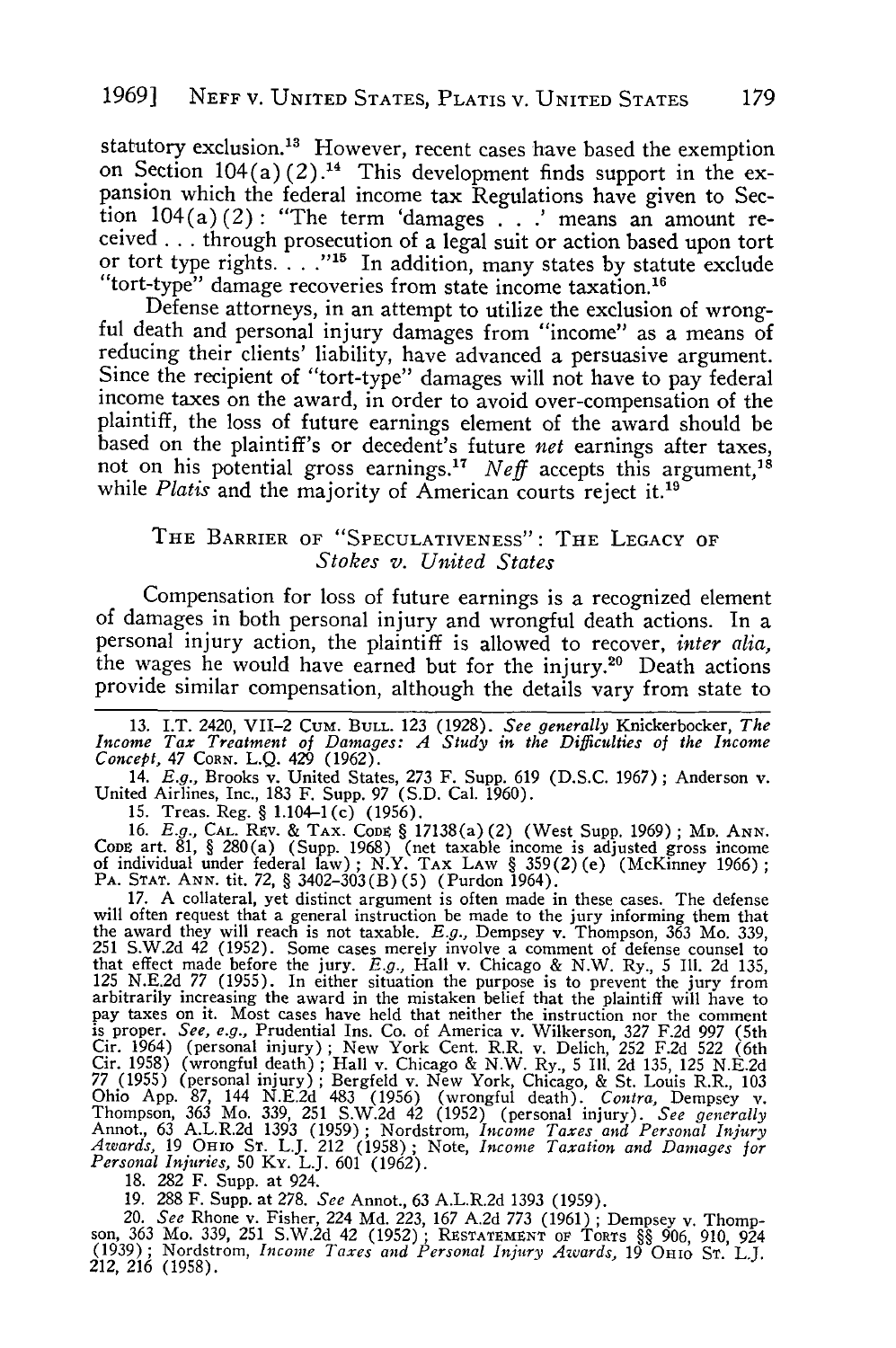state depending upon the particular type of death statute in force.<sup>21</sup> The general rule, however, is that the plaintiff may recover the pecuniary losses suffered because of the death and that the damages recovered are based upon the decedent's future earnings.<sup>22</sup> It is in determining just what these future earnings would have been in both types of cases that the income tax problem arises.

Given that the basic theory of tort damages is compensation  $$ the return to the plaintiff of what has been taken away by the tort $f$ easor  $-$  it is difficult to understand how a plaintiff in a personal injury action can be allowed to recover a tax-free award amounting to his full wages when, had he not been injured, he would have had to pay taxes on those wages. Similarly, it is difficult to understand how a plaintiff in a wrongful death action can be entitled to receive a tax-free award based on the decedent's prospective earnings before taxes when the plaintiff's recovery is defined in most jurisdictions as being limited to the actual pecuniary loss suffered as a result of the death.<sup>23</sup> In both instances, it seems clear that the plaintiff is recovering more than he is entitled to recover; he receives a tax-free award based on taxable income from which taxes are not subtracted. Nonetheless, until relatively recently, courts had uniformly held that estimating future income taxes was "too conjectural" an issue from which to determine damages.<sup>24</sup> This position was first enunciated in 1944 in *Stokes v. United States,25* and has been frequently relied on in denying consideration of income taxes when computing loss of future earnings in both personal injury and wrongful death actions.<sup>26</sup> The "too conjectural" rationale seems to be supported by two separate lines

22. E.g., Metzger v. S.S. Kirsten Torm, 245 F. Supp. 227 (D. Md. 1965). See<br>W. Prosser, Torrs § 121 (3d ed. 1964).<br>23. See note 22 supra and accompanying text.<br>24. Phoenix Indemnity Co. v. Givens, 263 F.2d 858, 863 n.4 (5t

sonal injury) ; Chicago & N.W. Ry. v. Curl, 178 F.2d 497 (8th Cir. 1949) (personal injury) ; Stokes v. United States, 144 F.2d 82 (2d Cir. 1944) (personal injury); Culley v. Pennsylvania R.R., 244 F. Supp. 710 (D. Del. 1965) (wrongful death)<br>Christopher v. United States, 237 F. Supp. 787 (E.D. Pa. 1965) (personal injury) Jennings v. United States, 178 F. Supp. 516 (D. Md. 1959) (wrongful death)<br>Dempsey v. Thompson, 363 Mo. 339, 251 S.W.2d 42 (1952) (personal injury)<br>Bergfeld v. New York, Chicago, & St. Louis R.R., 103 Ohio App. 87, 144 N.E (1956) (wrongful death). *See* Annot., 63 A.L.R.2d 1393 (1959). 25. 144 F.2d 82 (2d Cir. 1944). *26. See* authorities cited note 24 *supra.*

<sup>21.</sup> There appear to be three basic situations. (1) Under the so-called survival<br>statute, the decedent's cause of action inures to his estate. Thus the decedent's estate<br>recovers for medical expenses and pain and suffering bell's Act, a new cause of action for the death arises in the decedent's family or heirs.<br>The recovery is usually the pecuniary loss to the heirs caused by the death, which<br>losses include the decedent's future earnings. Se Jennings v. United States, 178 F. Supp. 516 (D. Md. 1959). (3) Many states have<br>both types of statutes. *E.g., Mn. ANN. Cone* art. 67, §§ 1–6 (1967) (wrongful death) **;** MD. ANN. CODE art. 93, § 112 (Supp. 1968) (survival). To prevent duplication of recovery, recovery under the survival statute is limited to what the deceased would have recovered had he lived, while the loss of future earn only under the wrongful death statute in a separate action. See Rhone v. Fisher, 224 Md. 223, 230, 167 A.2d 773, 777 (1961) (dicta). See generally W. PROSSER, TORTS § 121, at 924 (3d ed. 1964); Duffy, The Maldistribution o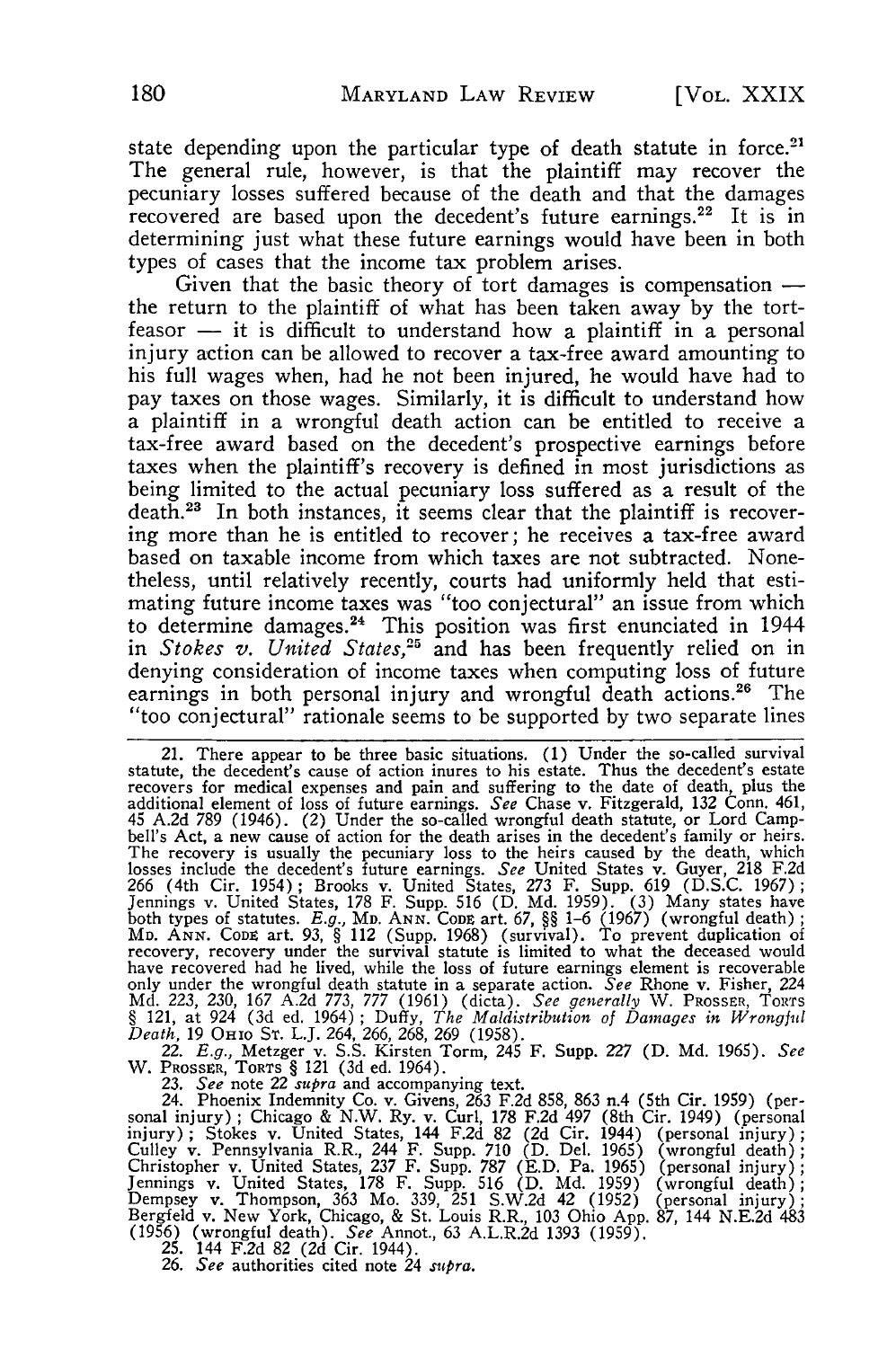of argument: first, it is bad policy to let a jury decide on an element of damages without sufficient guidelines to insure the reasonableness of its decision **;27** and second, if the jury were allowed to subtract prospective taxes from prospective earnings, the practical difficulties involved, such as the consideration by the jury of conflicting testimony of economic experts, would be more than the court could practicably undertake.28

However, the strength of the "too conjectural" argument can be seriously questioned. At the time *Stokes* was decided, tax rates were extremely high. **By** early 1944, the maximum personal income tax rate had been increased to ninety-four per cent.<sup>29</sup> However, taxes had been at a high level for only a short time, and it seemed likely that at the end of the war they would be immediately reduced to their low pre-war level. This expectation did not materialize. Income tax rates have remained high, and today, twenty-five years after *Stokes,* few dispute that federal income taxes at substantial rates are a permanent fixture.

Faced with a similar economic situation in the commonwealth countries, the House of Lords, overturning years of decisions declaring that subtraction of income taxes when computing damages for loss of future earnings was too speculative,<sup>30</sup> held that lost future earnings would be computed on the basis of net earnings after taxes.<sup>31</sup>

#### POLAR VIEWS: *Jennings* **AND** *Floyd*

The courts are well aware of the growing forcefulness of the arguments favoring the deduction of prospective income taxes. This awareness is evidenced in part by the proliferation of less than cogent arguments to rationalize adherence to the majority rule. *Jennings v. United States*<sup>32</sup> is a case in point. Uneasy about relying entirely on the "too conjectural" argument, but not wishing to depart from the weight of authority, the *Jennings* court pointed to other factors to justify not making the deduction. Events of the decedent's future life which could have affected his tax liability, such as the birth of other children, made the applicable tax rate unpredictable. Furthermore, the court pointed out that the plaintiffs were not really being overcompensated by the failure to deduct income taxes because they would be taxed on any income which the award would earn and would be liable for a large legal fee.

**32. 178** F. Supp. **516 (D. Md. 1959).** The case involved the Maryland wrongful death statute, **MD.** ANN. CODE art. **67,** §§ 1-6 (1967).

*<sup>27.</sup> See* Dempsey v. Thompson, **363** Mo. **339, 251 S.W.2d** 42 **(1952).**

**<sup>28.</sup>** *See* McWeeney v. New York, **N.H., &** Hart. R.R., **282 F.2d** 34 **(2d** Cir.), *cert. denied,* 364 U.S. 870 (1960).

*<sup>29.</sup> See* G. FITE & J. REsE, **AN** ECONOMic HISTORY *OV* **THE** UNITED **STATES** (2d ed. **1965).**

**<sup>30.</sup>** *E.g.,* Billingham v. Hughes, [1949] **1** K.B. 643.

**<sup>31.</sup>** British Transport v. Gourley, **[1956] A.C. 185, 203:** The obligation to pay tax . . . is almost universal in its application. That obligation is ever present in the minds of those who are called upon to pay taxes, and<br>no sensible person any longer regards the net earnings from his trade or pro-<br>fession as the equivalent of his available income.... [T]here i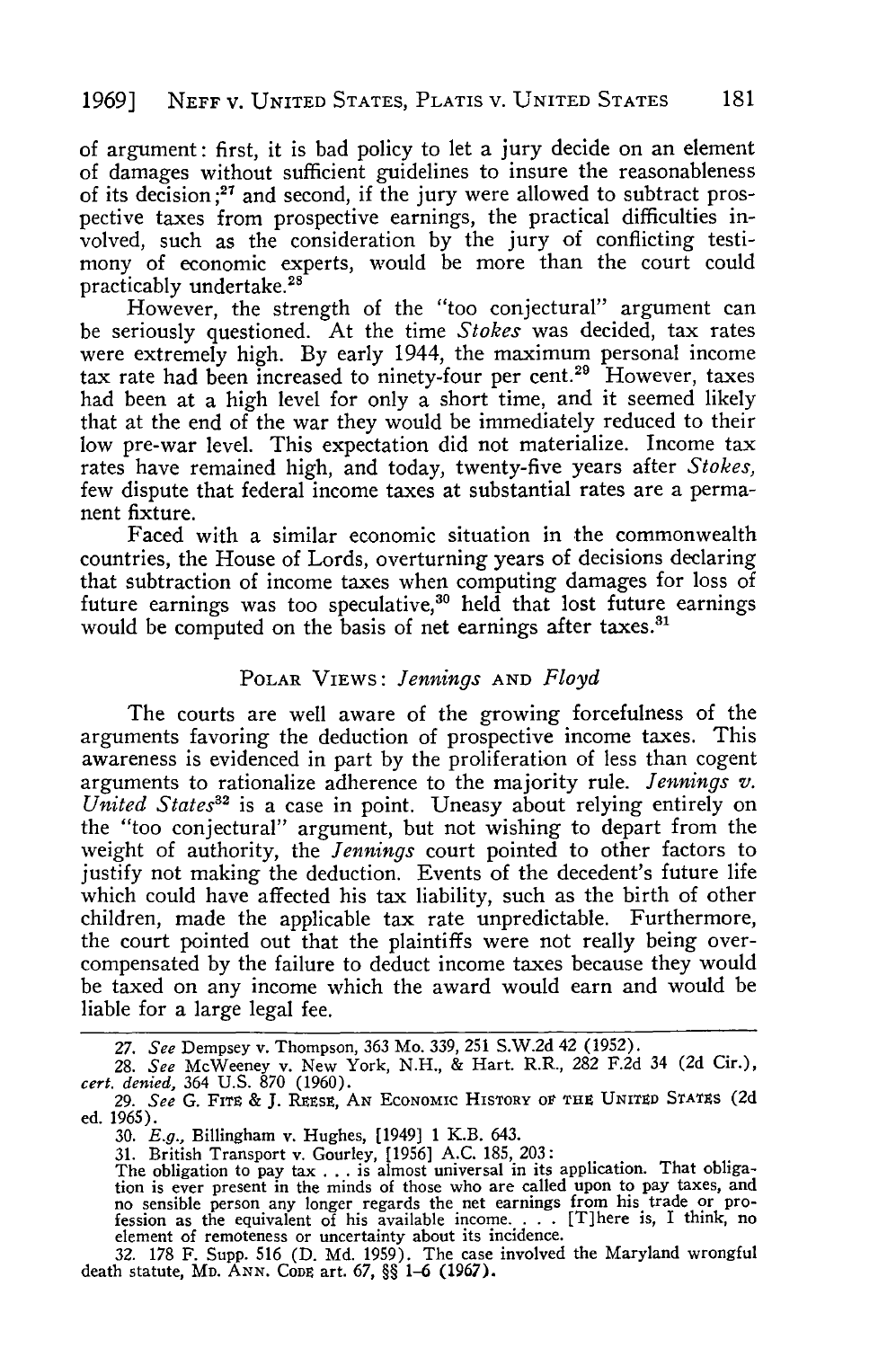Other courts have responded to the challenge by adopting what might be denominated the "ostrich" theory of judicial responsibility.<sup>33</sup> *Christopher v. United States34* is a classic example. Without even an attempt to formulate a reasoned decision, the *Christopher* court peremptorily dismissed the government's contention that damages recoverable by the plaintiff should be reduced by projected income taxes supporting its ruling only with a brief footnote citation to an out **of** date annotation.<sup>35</sup>

In contrast to *Jennings,* a number of courts have, in recent years, decided that income tax liability should be a factor in determining loss of future earnings in death actions. 6 The leading case is *Floyd v. Fruit Industries.3 <sup>T</sup>*In addition to pointing out that a failure to make the deduction would result in over-compensation of the plaintiff, *Floyd* stressed the point that predicting the prospective taxes of the deceased was no more speculative than predicting his earning capacity and personal expenditures, predictions that have traditionally been made in wrongful death cases. The essence of the decision was the adoption of a policy directly contrary to the *Stokes* rationale; the court took the position that the practical problems involved did not override the essential justice of making the deduction.

Despite the limited success of the *Floyd* approach in wrongful death actions,<sup>38</sup> there is no substantial American authority to the effect that income taxes should be considered in computing loss of future earnings in a personal injury action.<sup>39</sup> However, there is no logical reason for not extending the *Floyd* rule to personal injury actions, since the rationale of compensation in both wrongful death and personal injury actions is the same. Regardless of which type of action is involved, the compensation awarded is, at least theoretically, the plaintiff's actual loss.

There does, however, seem to be an important drawback to the *Floyd* approach. A plaintiff in a wrongful death or personal injury action receives his losses computed to present value; that is, he receives

36. Cox v. Northwest Airlines, Inc., 379 F.2d 893 (7th Cir. 1967) ; United States v. Sommers, 351 F.2d 354 (10th Cir. 1965) ; O'Connor v. United States, 269 F.2d 579 (2d Cir. 1959); Gill v. United States, 285 F. Supp. 253 (E.D. Tex. 1968); Brooks<br>v. United States, 273 F. Supp. 619 (D.S.C. 1967); Moffa v. Perkins Trucking Co.,<br>200 F. Supp. 183 (D. Conn. 1961); Meehan v. Central R.R., 18

37. 144 Conn. 659, 136 A.2d 918 (1957). The case involved the Connecticut<br>survival statute, under which the measure of damages is the loss to the decedent had<br>he lived. Conn. GEN. STAT. ANN. §§ 45-280, 52-599 (1960). D.D.

*cert. denied,* 364 U.S. 870 (1960). As noted, the English rule now requires the deduction. *See* note 31 *supra* and accompanying text.

**<sup>33.</sup>** *See, e.g.,* McWeeney v. New York, N.H. & Hart. R.R., 282 F.2d 34 (2d Cir.), *cert. denied,* 364 U.S. **870** (1960), where the court used an inflation argument to justify not making the deduction. 34. 237 F. Supp. 787 (E.D. Pa. 1965) (purporting to apply Maryland law).

<sup>35.</sup> *Id.* at 797 n.3.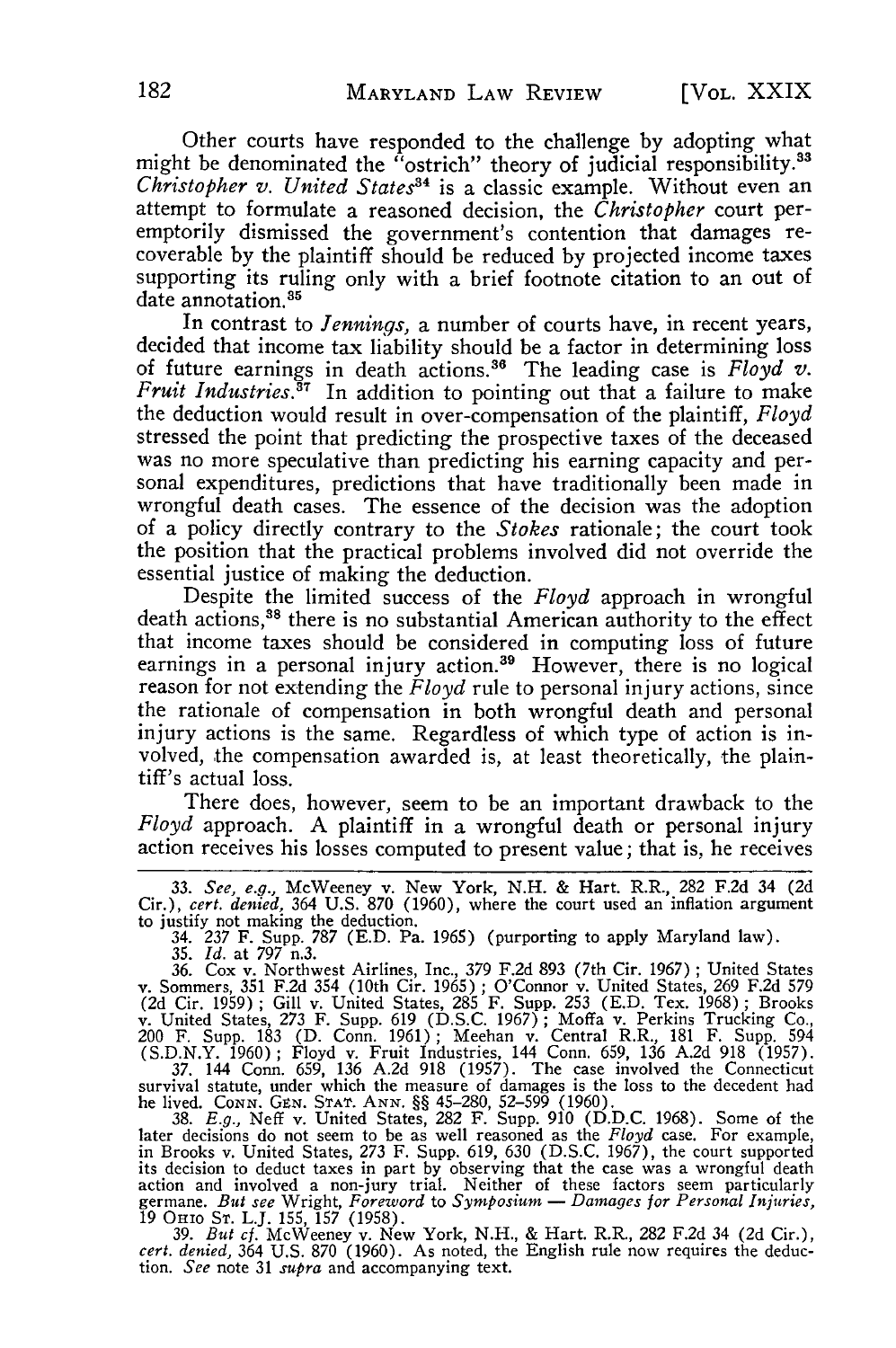that sum which, if invested at a reasonable rate of interest, will produce interest income which, together with the sum originally awarded, will adequately compensate plaintiff for the losses resulting from the death or injury.40 In effect, then, part of the plaintiff's compensation is the interest which will subsequently be generated by the amount the court awards. However, although the lump sum awarded to the plaintiff is not taxable, any interest earned on it *is* taxable.41 Thus, since the plaintiff will in fact pay taxes on a portion of his award, the *Floyd* rationale causes him to "pay" twice - once when prospective federal income taxes are subtracted from gross earnings to determine net future earnings and again when taxable interest is earned on the discounted damage award. The problem becomes particularly severe in a factual situation such as that in *Neff,* where, because of the long life expectancy of the deceased, a large portion of the award will be reflected in subsequent interest. The courts are, thus, faced with a dilemma: to follow *Floyd* may result in short-changing the plaintiff, while to follow *Jennings* and refuse to subtract taxes at all usually results in over-compensation.

#### COMPROMISE **SOLUTIONS TO THE** *Floyd-Jennings* DILEMMA

The Court of Appeals for the Second Circuit, beginning with the case of *McWeeney v. New York, New Haven & Hartford Railroad,12* has developed a novel compromise formula, incorporating some of the better aspects of the *Floyd* and *Jennings* approaches. The *McWeeney* court declared that income taxes would not be subtracted from lost future earnings in wrongful death or personal injury actions unless the amount of taxes involved was sufficiently large to demand such a deduction:

There may be cases where failure to make some adjustment for the portion of a plaintiff's or decedent's earnings that would have been taken by income taxes would produce an improper result....

For example, if a plaintiff or a plaintiff's decedent, had potential earnings of \$100,000 a year, more than half of which would have been consumed by income taxes, an award of damages based on gross earnings would be plainly excessive **... "**

The rationale underlying *McWeeney* is that such deductions are improper in the normal cases because of the speculative nature of the

<sup>40.</sup> See McWeeney v. New York, N.H., & Hart. R.R., 282 F.2d 34, 37 (2d Cir.), cert. denied, 364 U.S. 870 (1960); Nordstrom, Income Taxes and Personal Injury Awards, 19 Onio Sr. L.J. 212, 217-18 (1958).

<sup>41.</sup> Rev. Rul. 29, 1965-1 Cum. **BULL. 59.** *See* Jennings v. United States, 178 F. Supp. 516 (D. Md. 1959), where this argument was used to justify a denial of the deduction.

<sup>42. 282</sup> F.2d 34 (2d Cir.), *cert. denied,* 364 U.S. 870 (1960). It is notable that the Second Circuit also decided the *Stokes* case. *See* note **25** *supra* and accompanying text. 43. *Id.* at 38.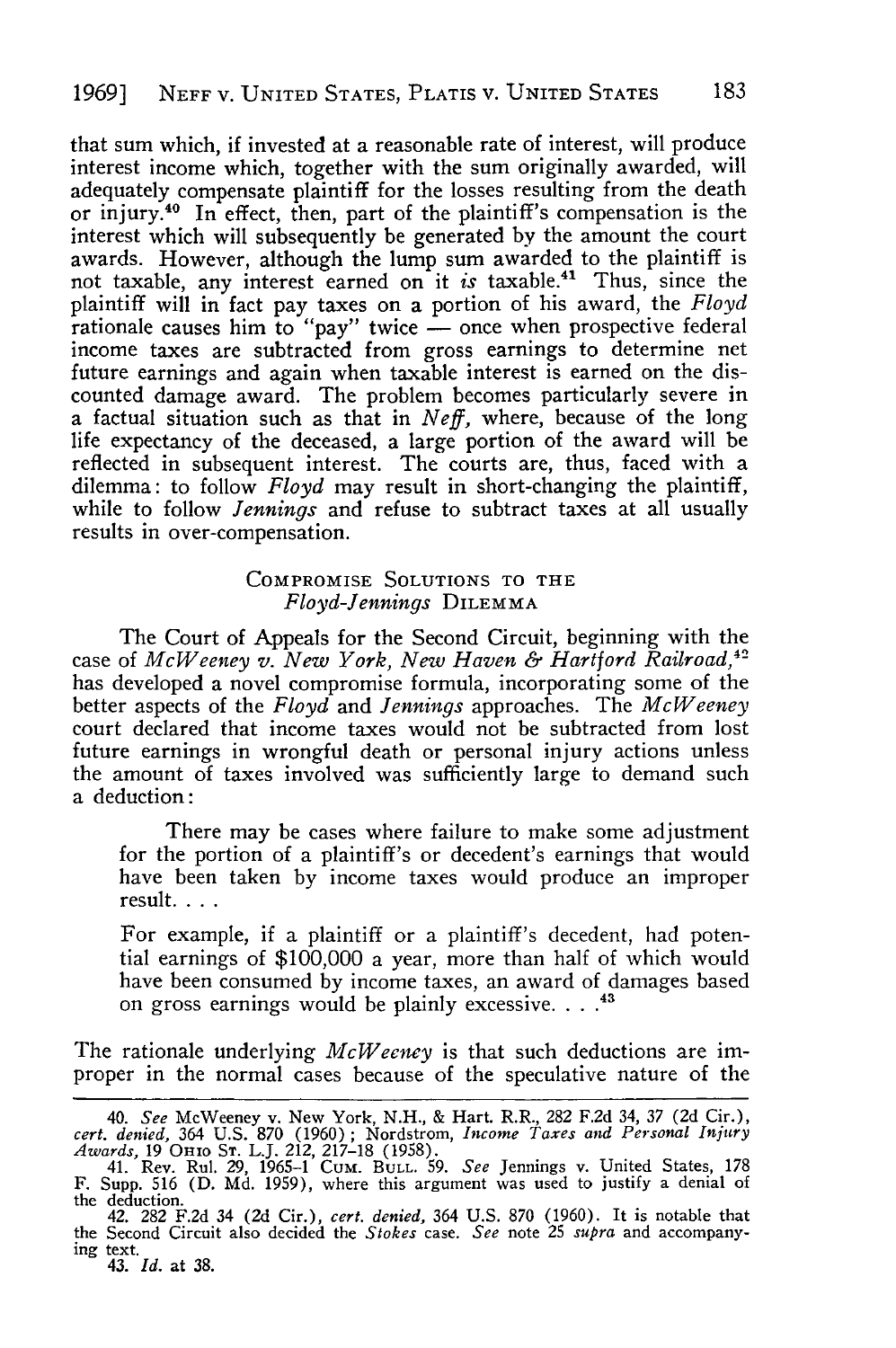deduction and because over-compensation of the plaintiff is offset by attorney's fees, inflationary effects, and the fact that the plaintiff will have to pay taxes on the interest earned by the award. However, if the amount of prospective taxes involved becomes very large, then the cumulative effect of these factors is not sufficient to override the injustice of refusing the deduction.

The *McWeeney* approach has produced some interesting results in the Second Circuit. In *McWeeney,* a personal injury action, the deduction was denied because the plaintiff's earning capacity was only \$5,000 per year. Subsequently, deductions were also denied where a decedent's earnings capacity was \$10,000 per year<sup>44</sup> and where the decedent was a longshoreman, whose income was, presumably, quite modest.<sup>45</sup> Yet the deduction has been made when the decedent's earning capacity was about \$16,000 per year, 46 a sum considerably removed from the \$100,000 income cited in *McWeeney* as an example of when the deduction should be made. In *Cunningham v. Rederiet Vindeggen*  $A/S$  *and M/S Trolleggen*,<sup>47</sup> the Second Circuit, clarifying *McWeeney*, stated that:

The crucial issue is not . . . simply whether libellant would ever have received any of that portion of decedent's future earnings which would have been withheld for taxes. Rather, the crucial issue is whether a court can predict with sufficient certitude just what portion of decedent's earnings would have been placed beyond libellant's reach by future tax laws so as to permit the court justly to reduce the damage awarded which libellant would otherwise be entitled to.<sup>48</sup>

The court seems to suggest that the higher the decedent's income, the easier it is to predict the taxes he would have had to pay, and thus the more unjust it is to deny the deduction. Implicit in this reasoning is the questionable premise that unpredictable future events will not alter the high-income decedent's tax liability to the same extent that they would alter the lower income decedent's tax liability. Thus, while the approach adopted by the Second Circuit is a practical compromise of a difficult problem, the result appears to be that the individual defendant's right to objective justice depends on the size of the plaintiff's, or his decedent's, bank account. <sup>49</sup>

The recent case of *Beaulieu v. Elliot*<sup>50</sup> offers another compromise solution. *Beaulieu* was a personal injury case in which the court determined that the plaintiff had lost \$10,750 in wages between the time of the accident and the time of the trial and remanded for a

50. 434 P.2d 665 (Alaska 1967).

<sup>44.</sup> *In re* Marina Mercante Nicaraguense, S.A., 364 F.2d 118 (2d Cir. 1966); Montellier v. United States, 315 F.2d 180 (2d Cir. 1963).

<sup>45.</sup> Cunningham v. Rederiet Vindeggen A/S and M/S Trolleggen, 333 F.2d 308 (2d Cir. 1964).

<sup>46.</sup> Leroy v. Sabena Belgian World Airlines, 344 F.2d 266 (2d Cir. 1965).

<sup>47. 333</sup> F.2d 308 (2d Cir. 1964).

<sup>48.</sup> *Id.* at 314.

<sup>49.</sup> *See generally* 14 **VAND.** L. Riv. 639 (1961).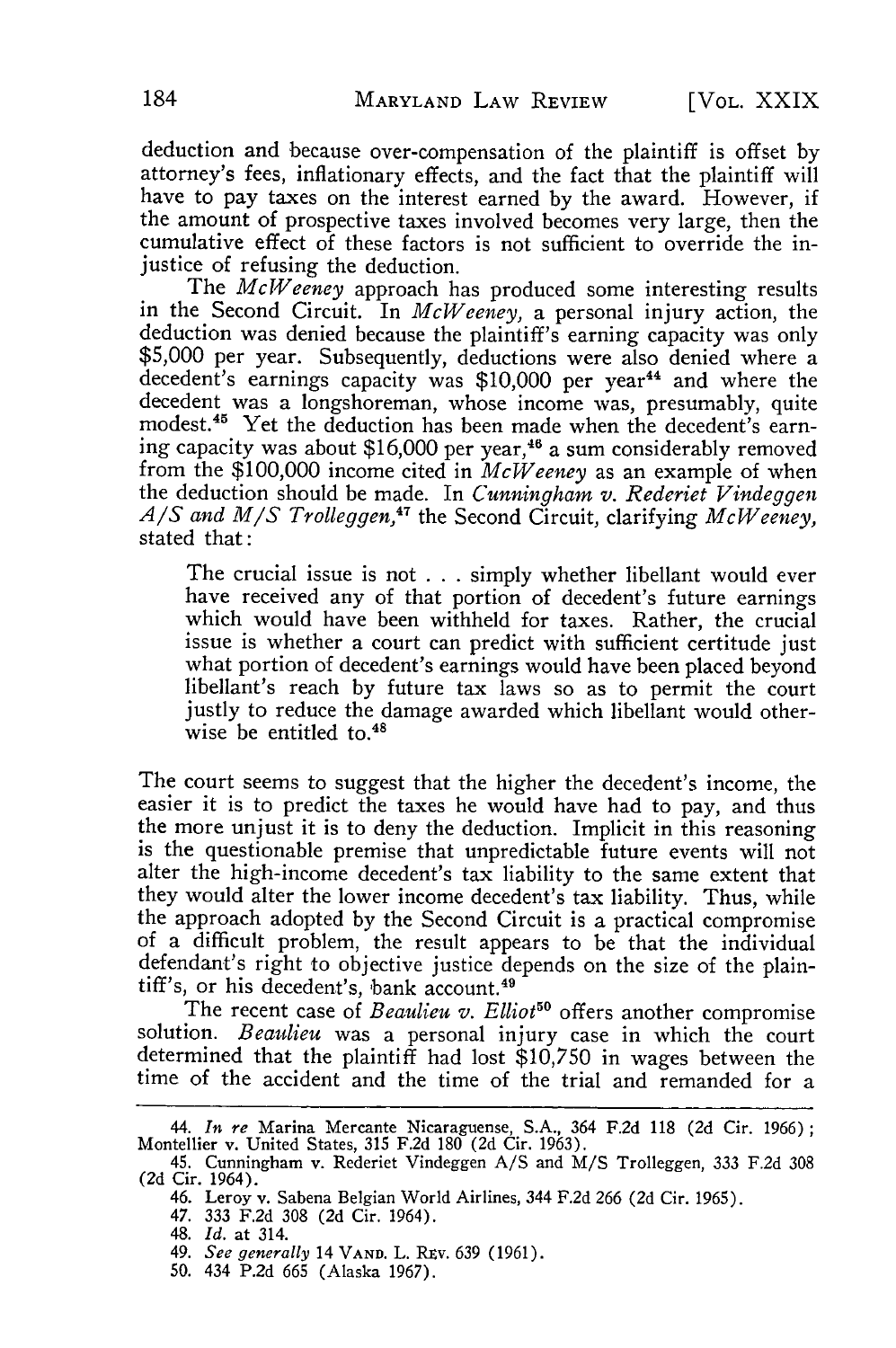more explicit finding of his lost future earnings. The court held that the computation of the final award could reflect the plaintiff's income tax liability only with respect to the wages lost *before* the trial; projected post-trial earnings would not be subject to the deduction. The reason for this distinction appears to be that the income tax liability of a plaintiff between accident and trial is a known quantity, not subject to the "too conjectural" objection. It is arguable, however, that a plaintiff's income tax liability on wages lost during the period between accident and trial is still quite speculative. *Beaulieu* seems to overlook the fact that there is more involved in the "too conjectural" argument than the mere uncertainty of the applicable tax rates. Changes in the plaintiff's individual circumstances, such as his job and marital status, might have materially altered his tax liability by affecting the exemptions and deductions available to him under the Internal Revenue Code. Theoretically, the Anglo-American legal system measures damages by an educated guess as to what would have occurred, not what actually happened subsequent to the accident.<sup>51</sup>

#### **CONCLUSION**

It is increasingly clear that the courts are floundering in the face of the problem of whether to deduct income taxes from prospective earnings when calculating personal injury and wrongful death damages. The *Stokes* rule of simply denying all consideration of income taxes gave consistent, if unjust, results. Today, at least in wrongful death actions, many courts are aware of the injustice of an absolute denial of consideration of income taxes. This realization has taken three forms. Some courts, as in *Jennings,* have carried forward the old rule, adding new justifications to the "too conjectural" argument. Other courts, as in *Floyd*, have disagreed and have allowed prospective taxes to be considered. The Second Circuit, realizing the drawbacks of both these approaches, has attempted a compromise. It is submitted that none of these approaches achieves a truly satisfactory result.

One solution to the problem may be to take the *Floyd* rationale injustice of forcing the defendant to pay a sum greater than the plaintiff's actual loss, thereby giving the plaintiff a windfall. What *Floyd* overlooks is the fact that the interest the damage award earns is taxable. Since these awards are discounted on an annuity basis, so that interest to be earned on the amount awarded is part of the total compensation, the plaintiff is in fact paying taxes on part of his recovery. To achieve the best result after making the *Floyd* deduction, an amount which represents the tax liability of the plaintiff on the

<sup>51.</sup> See Slater v. Mexican Nat'l R.R., 194 U.S. 120 (1904), where Mr. Justice<br>Holmes indicated that the Mexican system of awarding tort damages, having the<br>defendant pay the plaintiff each year for his actual losses that ye was alien to the American system. The American system is based on what might<br>happen, not what actually happens. See generally Lawless, Computation of Future<br>Damages: A View from the Bench, 54 GEO. L.J. 1131 (1966).